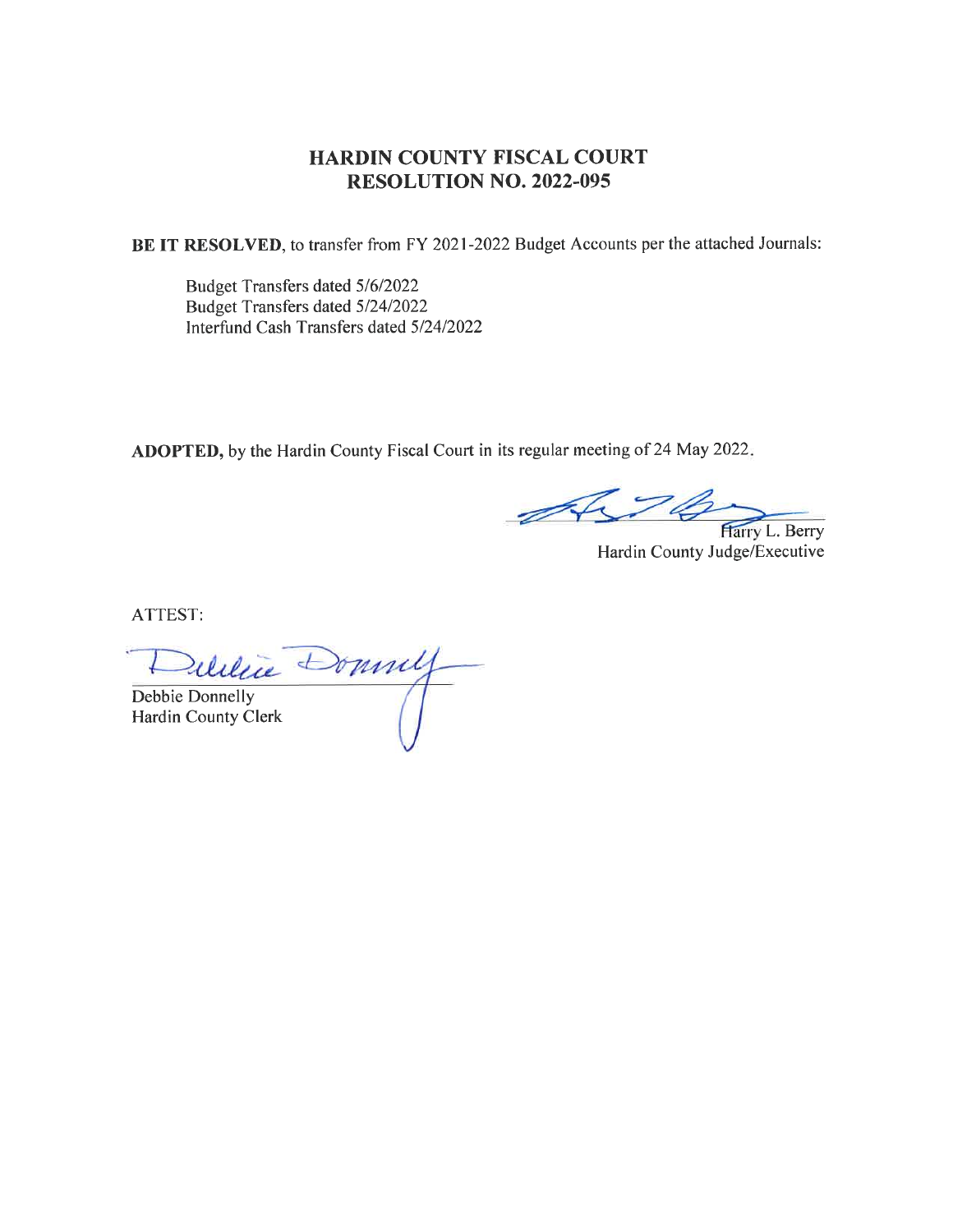## **Budget Transfers Journal**<br>HARDIN COUNTY FISCAL COURT<br>MAY BUDGET TRANSFER 5-6-2022<br>*All Funds*<br>From: 05/06/2022 To: 05/06/2022

| Transfer | Ordinance | Date     | Account         | Description                                       |                        | Debit     | Credit    |
|----------|-----------|----------|-----------------|---------------------------------------------------|------------------------|-----------|-----------|
| 00000050 |           | 05/06/22 | 01-5076-507-    | TO 01-6401-315-002 OTHER SERVICES -GDS MAINT SRVS |                        |           | 11,300.00 |
| 00000050 |           | 05/06/22 | 01-6401-315-002 | FROM 01-5076-507 COMM_SUPPORT -CONTRIBUTIONS      |                        | 11,300.00 |           |
| 00000050 |           | 05/06/22 | 02-6105-447-    | TO 02-9100-521 ROAD DEPT -PROPERTY & LIAB INSURAN |                        |           | 3.05580   |
| 00000050 |           | 05/06/22 | 02-9100-521-    | FROM 02-6105-447 ROAD DEPT - ROAD MATERIALS       |                        | 3.05580   |           |
| 00000050 |           | 05/06/22 | 13-5217-340-    | TO 13-5212-302 S/W -ADVERTISING                   |                        |           | 171 25    |
| 00000050 |           | 05/06/22 | 13-5212-302-    | FROM 13-5217-340 RECYCLING -MAIN & REPAIR VEHICLE |                        | 171.25    |           |
|          |           |          |                 |                                                   | <b>Transfer Totals</b> | 14.527.05 | 14.527 05 |
|          |           |          |                 |                                                   | <b>Grand Totals</b>    | 14.527 05 | 14.527.05 |

 $\sim$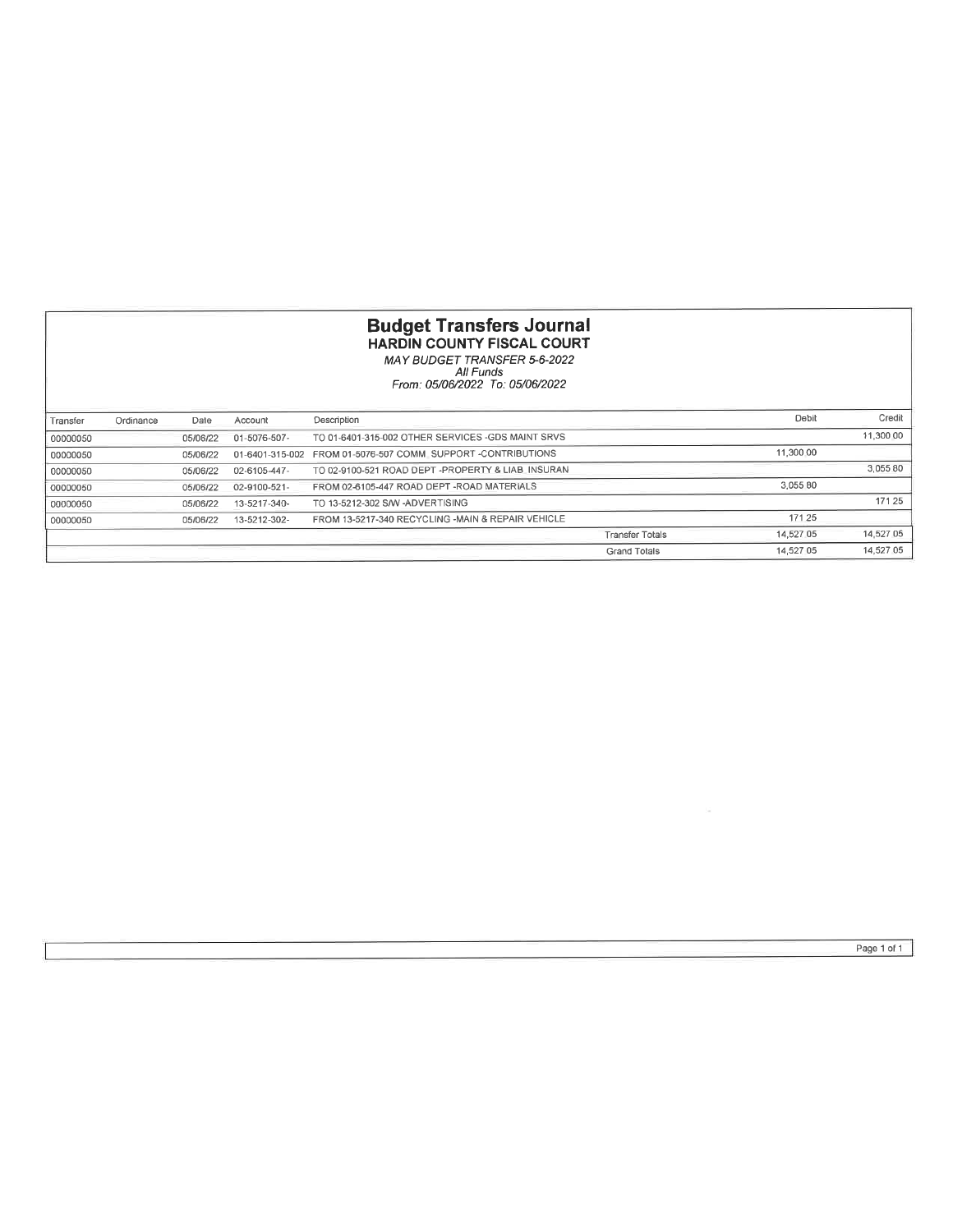# **Budget Transfers Journal**<br>HARDIN COUNTY FISCAL COURT<br>MAY BUDGET TRANSFERS 5-24-2022<br>All Funds<br>From: 07/01/2021 To: 06/30/2022

| Transfer | Ordinance | Date     | Account         | Description                                                        | Debit     | Credit      |
|----------|-----------|----------|-----------------|--------------------------------------------------------------------|-----------|-------------|
| 00000051 |           | 05/24/22 |                 | 03-5101-382-001 TO 03-5101-431 JAIL -GENERAL CONSTRUCTION MATERIAL |           | 9.974 50    |
| 00000051 |           | 05/24/22 | 03-5101-431-    | FROM 03-5101-382-001 JAIL-DRUG TESTING (INMATES)                   | 9.974.50  |             |
| 00000051 |           | 05/24/22 | 03-5101-382-001 | TO 03-5101-455 JAIL -PETROLEUM PRODUCTS                            |           | 2,000 00    |
| 00000051 |           | 05/24/22 | 03-5101-455-    | FROM 03-5101-382-001 JAIL -DRUG TESTING (INMATES)                  | 2,000 00  |             |
| 00000051 |           | 05/24/22 | 01-9100-521-    | TO 01-5015-340-001 SHERIFF -VEHICLE-INS CLAIM EXPE                 |           | 500.00      |
| 00000051 |           | 05/24/22 | 01-5015-340-001 | FROM 01-9100-521 GEN, ADMIN, SER, -PROPERTY & LIA                  | 500 00    |             |
| 00000051 |           | 05/24/22 | 01-5085-205-    | TO 01-5085-334 OCP -BLDGS & GDS-MAINT REP SER                      |           | 4,000 00    |
| 00000051 |           | 05/24/22 | 01-5085-334-    | FROM 01-5085-205 OCP -BLDGS & GDS-MAINT - EMPLOYE                  | 4,000.00  |             |
| 00000051 |           | 05/24/22 | 01-5085-205-    | TO 01-5085-334 OCP -BLDGS, & GDS-MAINT, REP, SER                   |           | 6.75000     |
| 00000051 |           | 05/24/22 | 01-5085-334-    | FROM 01-5085-205 OCP -BLDGS & GDS-MAINT REP SER                    | 6,750 00  |             |
| 00000051 |           | 05/24/22 | 13-9100-548-004 | TO 13-5217-431 RECYCLING -MATERIALS -HANDICAP ACCE                 |           | 1,000.00    |
| 00000051 |           | 05/24/22 | 13-5217-431-    | FROM 13-9100-548-004 S/W -E-SCRAP GRANT                            | 1,000 00  |             |
| 00000051 |           | 05/24/22 | 01-5020-569-    | TO 01-5020-566 CORONER -REIMBURSEMENT                              |           | 97 28       |
| 00000051 |           | 05/24/22 | 01-5020-566-    | FROM 01-5020-569 CORONER -REGISTRATIONS, CONF. &                   | 97.28     |             |
| 00000051 |           | 05/24/22 | 01-5020-551-    | TO 01-5020-445 CORONER -OFFICE SUPPLIES                            |           | 125.00      |
| 00000051 |           | 05/24/22 | 01-5020-445-    | FROM 01-5020-551 CORONER -MEMBERSHIP DUES                          | 125.00    |             |
| 00000051 |           | 05/24/22 | 01-5205-402-    | TO 01-5205-336 ANIMAL CARE & CNTRL -MAINT. & REP.                  |           | 50 00       |
| 00000051 |           | 05/24/22 | 01-5205-336-    | FROM 01-5205-402 ANIMAL CARE & CNTRL -KENNEL SUP                   | 50.00     |             |
| 00000051 |           | 05/24/22 | 01-5205-402-    | TO 01-5205-510 ANIMAL CARE & CNTRL -DOG TAG FEES                   |           | 110 00      |
| 00000051 |           | 05/24/22 | 01-5205-510-    | FROM 01-5205-402 ANIMAL CARE & CNTRL -KENNEL SUP                   | 110.00    |             |
| 00000051 |           | 05/24/22 | 02-6105-457-    | TO 02-6105-405-001 ROAD DEPT -MRA-ASPHALT                          |           | 52.255 61   |
| 00000051 |           | 05/24/22 | 02-6105-405-001 | FROM 02-6105-457 ROAD DEPT -PIPE                                   | 52,255.61 |             |
| 00000051 |           | 05/24/22 | 02-6105-471-    | TO 02-6105-569 ROAD DEPT -REGIS, CONF., TRAIN.                     |           | 5,341.00    |
| 00000051 |           | 05/24/22 | 02-6105-569-    | FROM 02-6105-471 ROAD DEPT -SALT                                   | 5.341.00  |             |
| 00000051 |           | 05/24/22 | 02-6105-457-    | TO 02-6105-455 ROAD DEPT -PETROLEUM PRODUCTS                       |           | 6,77000     |
| 00000051 |           | 05/24/22 | 02-6105-455-    | FROM 02-6105-457 ROAD DEPT -PIPE                                   | 6,770.00  |             |
| 00000051 |           | 05/24/22 | 02-6105-409-    | TO 02-6105-405-004 ROAD DEPT -DISCRETIONARY -CRA                   |           | 798 00      |
| 00000051 |           | 05/24/22 | 02-6105-405-004 | FROM 02-6105-409 ROAD DEPT -CRUSHED STONE & GRAVEL                 | 798.00    |             |
| 00000051 |           | 05/24/22 | 02-6105-471-    | TO 02-6105-455 ROAD DEPT -PETROLEUM PRODUCTS                       |           | 23,886 00   |
| 00000051 |           | 05/24/22 | 02-6105-455-    | FROM 02-6105-471 ROAD DEPT -SALT                                   | 23,886.00 |             |
| 00000051 |           | 05/24/22 | 01-5040-169-    | TO 01-5040-102 CO. TREASURER -SALARY                               |           | 1.00        |
|          |           |          |                 |                                                                    |           | Page 1 of 3 |
|          |           |          |                 |                                                                    |           |             |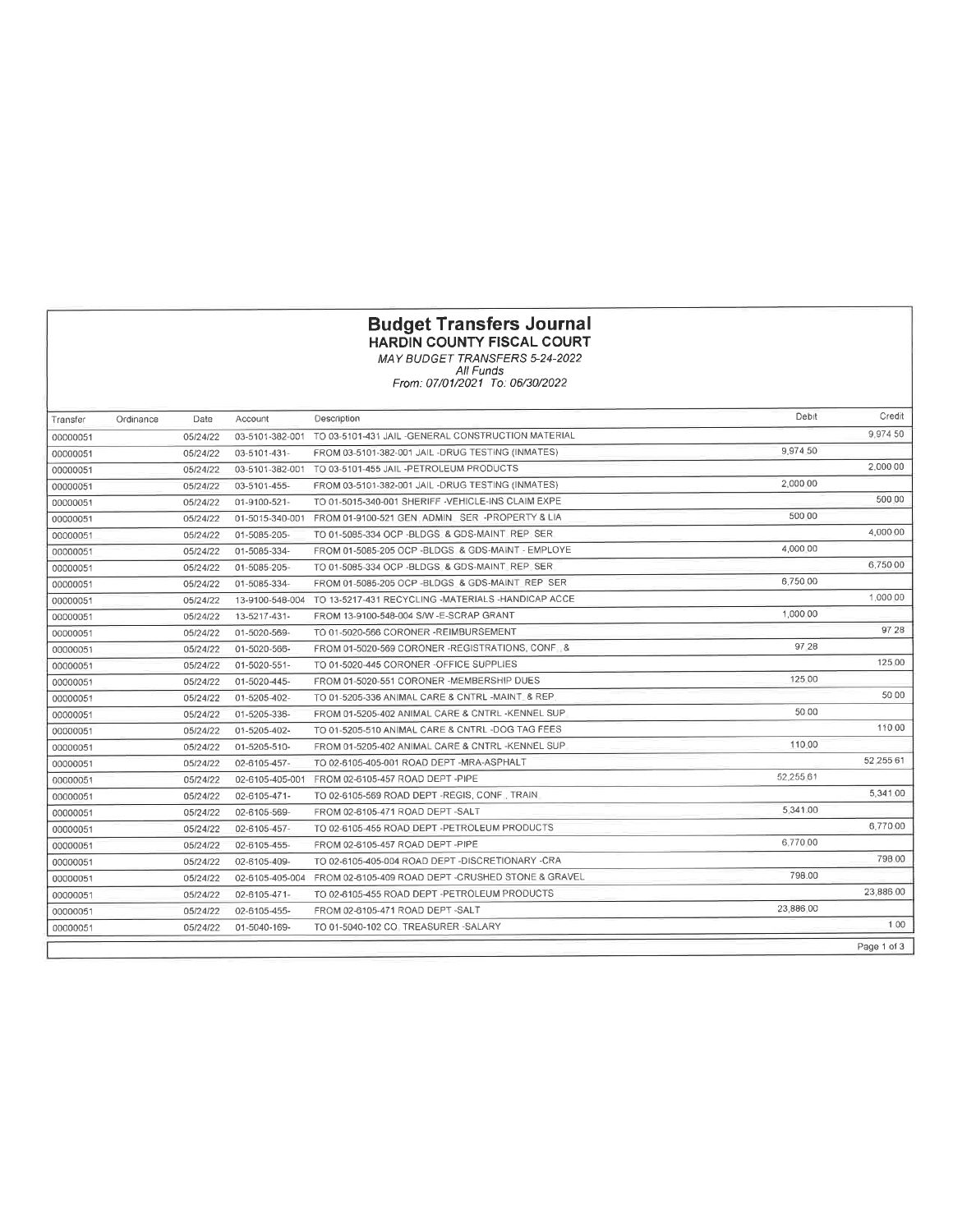### Budget Transfers Journal

HARDIN COUNTY FISCAL COURT

MAY BUDGET IRAIVSFERS 5-24-2022 All Funds From : 07/01 /2021 To: 06/30/2022

| Transfer | Ordinance | Date     | Account      | Description                                         | Debit     | Credit      |
|----------|-----------|----------|--------------|-----------------------------------------------------|-----------|-------------|
| 00000051 |           | 05/24/22 | 01-5040-102- | FROM 01-5040-169 CO. TREASURER - STAFF ASSISTANT    | 1.00      |             |
| 00000051 |           | 05/24/22 | 01-5040-169- | TO 01-5040-104 CO. TREASURER -HR COORDINATOR SALAR  |           | 1.00        |
| 00000051 |           | 05/24/22 | 01-5040-104- | FROM 01-5040-169 CO. TREASURER -STAFF ASSISTANT     | 1.00      |             |
| 00000051 |           | 05/24/22 | 01-5040-169- | TO 01-5040-106 CO TREASURER -PERSONNEL/PAYROLL SP   |           | 205 00      |
| 00000051 |           | 05/24/22 | 01-5040-106- | FROM 01-5040-169 CO. TREASURER -STAFF ASSISTANT     | 205 00    |             |
| 00000051 |           | 05/24/22 | 01-5040-169- | TO 01-5040-201 CO. TREASURER -SOCIAL SECURITY       |           | 100 00      |
| 00000051 |           | 05/24/22 | 01-5040-201- | FROM 01-5040-169 CO_TREASURER -STAFF ASSISTANT      | 100.00    |             |
| 00000051 |           | 05/24/22 | 01-5040-167- | TO 01-5040-127 CO. TREASURER - ACCT. PAYABLE CLERK  |           | 2,620 00    |
| 00000051 |           | 05/24/22 | 01-5040-127- | FROM 01-5040-167 CO. TREASURER -FINANCE SUPPORT AS  | 2,620.00  |             |
| 00000051 |           | 05/24/22 | 01-5040-167- | TO 01-5040-725 CO. TREASURER -OFFICE EQUIPMENT      |           | 471.00      |
| 00000051 |           | 05/24/22 | 01-5040-725- | FROM 01-5040-167 CO. TREASURER -FINANCE SUPPORT AS  | 471.00    |             |
| 00000051 |           | 05/24/22 | 01-5040-167- | TO 01-5040-382 CO_TREASURER -DRUG TESTING           |           | 130.00      |
| 00000051 |           | 05/24/22 | 01-5040-382- | FROM 01-5040-167 CO. TREASURER - FINANCE SUPPORT AS | 130.00    |             |
| 00000051 |           | 05/24/22 | 01-5040-167- | TO 01-5040-399 CO. TREASURER -PRE-EMPLOYMENT VERIF  |           | 78 00       |
| 00000051 |           | 05/24/22 | 01-5040-399- | FROM 01-5040-167 CO. TREASURER -FINANCE SUPPORT AS  | 78.00     |             |
| 00000051 |           | 05/24/22 | 01-5040-202- | TO 01-5040-445 CO. TREASURER -OFFICE SUPPLIES       |           | 1.200.00    |
| 00000051 |           | 05/24/22 | 01-5040-445- | FROM 01-5040-202 CO, TREASURER -RETIREMENT          | 1,200.00  |             |
| 00000051 |           | 05/24/22 | 01-5040-551- | TO 01-5040-566 CO TREASURER -REIMBURSEMENT          |           | 200 00      |
| 00000051 |           | 05/24/22 | 01-5040-566- | FROM 01-5040-551 CO. TREASURER -DUES & MEMBERSHIPS  | 200.00    |             |
| 00000051 |           | 05/24/22 | 01-5040-599- | TO 01-5040-569 CO. TREASURER -REGIST, CONF, &TRAIN  |           | 140 00      |
| 00000051 |           | 05/24/22 | 01-5040-569- | FROM 01-5040-599 CO. TREASURER -MISCELLANEOUS       | 140.00    |             |
| 00000051 |           | 05/24/22 | 01-5135-703- | TO 01-5135-340 EM -MAINT & REPAIR SERV - VEHICLE    |           | 75.00       |
| 00000051 |           | 05/24/22 | 01-5135-340- | FROM 01-5135-703 EM -COMMUNICATION EQUIPMENT        | 75 00     |             |
| 00000051 |           | 05/24/22 | 01-5205-402- | TO 01-5205-455 ANIMAL CARE & CNTRL -PETROLEUM PROD  |           | 1,000.00    |
| 00000051 |           | 05/24/22 | 01-5205-455- | FROM 01-5205-402 ANIMAL CARE & CNTRL -KENNEL SUP    | 1.000.00  |             |
| 00000051 |           | 05/24/22 | 01-5140-902- | TO 01-5140-315 EMS -CONTR. SERV. W/ PRIVATE AGY     |           | 16,527 81   |
| 00000051 |           | 05/24/22 | 01-5140-315- | FROM 01-5140-902 EMS -DISTRIBUTION APAP FEE         | 16.527.81 |             |
| 00000051 |           | 05/24/22 | 01-5140-406- | TO 01-5140-334 EMS -MAINT. & REPAIR - BUILDING      |           | 215 68      |
| 00000051 |           | 05/24/22 | 01-5140-334- | FROM 01-5140-406 EMS -BLDG. MAINT. SUPPLIES         | 215.68    |             |
| 00000051 |           | 05/24/22 | 01-5140-406- | TO 01-5140-445 EMS -OFFICE SUPPLIES                 |           | 43.13       |
| 00000051 |           | 05/24/22 | 01-5140-445- | FROM 01-5140-406 EMS -BLDG, MAINT, SUPPLIES         | 43.13     |             |
|          |           |          |              |                                                     |           | Page 2 of 3 |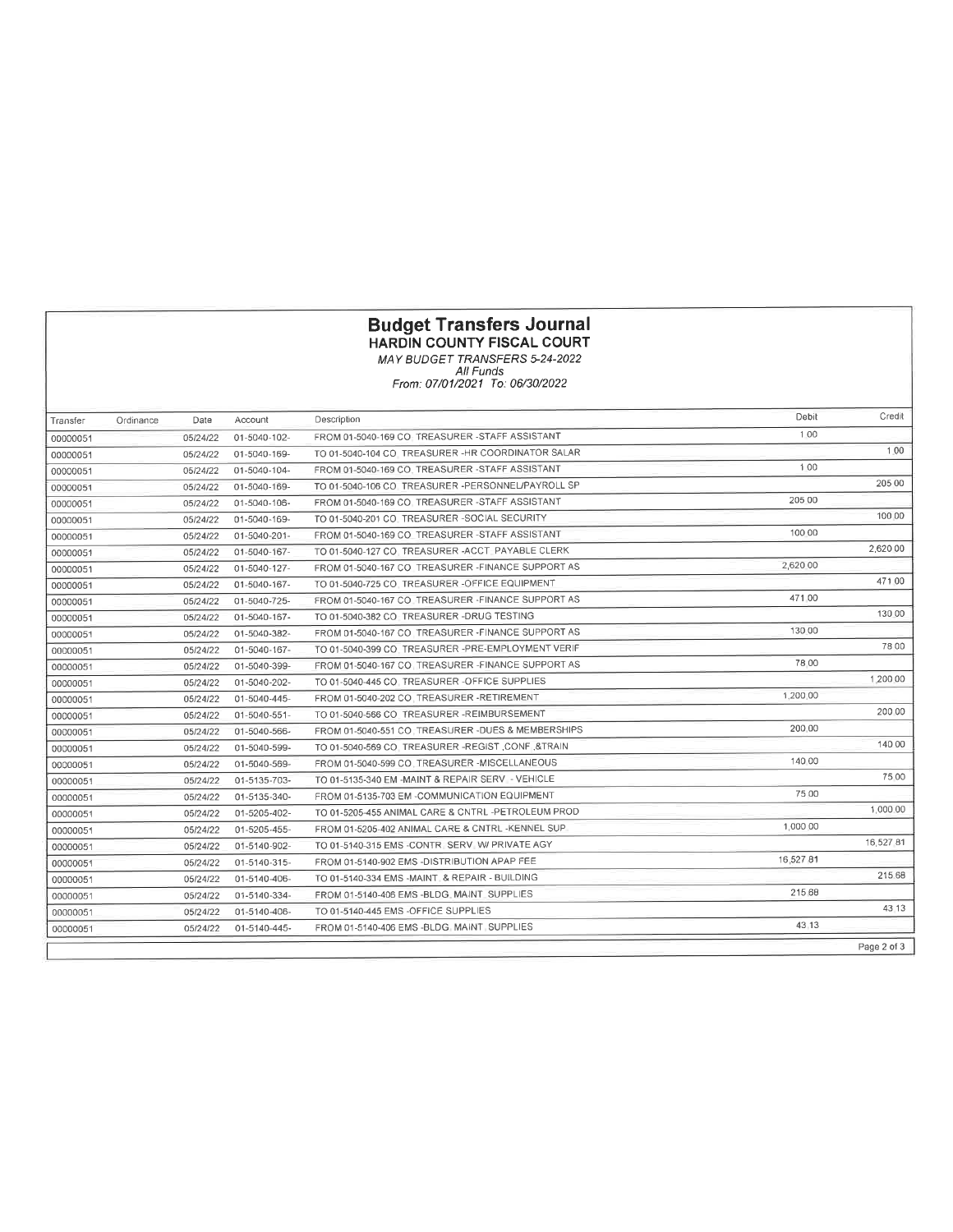#### Budget Transfers Journal HARDIN COUNTY FISCAL COURT

MAY BUDGET TRANSFERS 5-24-2022<br>All Funds<br>From: 07/01/2021 To: 06/30/2022

| Transfer | Ordinance | Date     | Account         | Description                                                           |                        | Debit        | Credil     |
|----------|-----------|----------|-----------------|-----------------------------------------------------------------------|------------------------|--------------|------------|
| 00000051 |           | 05/24/22 | 01-5140-902-    | TO 01-5140-455 EMS -PETROLEUM PRODUCTS                                |                        |              | 13,982.24  |
| 00000051 |           | 05/24/22 | 01-5140-455-    | FROM 01-5140-902 EMS -DISTRIBUTION APAP FEE                           |                        | 13.982.24    |            |
| 00000051 |           | 05/24/22 | 01-5140-902-    | TO 01-5140-550 EMS -MEDICAL SUPPLIES                                  |                        |              | 7.015.04   |
| 00000051 |           | 05/24/22 | 01-5140-550-    | FROM 01-5140-902 EMS -DISTRIBUTION APAP FEE                           |                        | 7.015.04     |            |
| 00000051 |           | 05/24/22 | 01-5140-406-    | TO 01-5140-599 EMS -MISCELLANEOUS                                     |                        |              | 123 68     |
| 00000051 |           | 05/24/22 | 01-5140-599-    | FROM 01-5140-406 EMS -BLDG_MAINT_SUPPLIES                             |                        | 123.68       |            |
| 00000051 |           | 05/24/22 | 01-5135-334-    | TO 01-5135-340 EM -MAINT & REPAIR SERV. - VEHICLE                     |                        |              | 100 00     |
| 00000051 |           | 05/24/22 | 01-5135-340-    | FROM 01-5135-334 EM -MAINTENANCE & REPAIR BUILDING                    |                        | 100.00       |            |
| 00000051 |           | 05/24/22 | 01-5135-420-    | TO 01-5135-340 FM -MAINT & REPAIR SERV - VEHICLE                      |                        |              | 100 00     |
| 00000051 |           | 05/24/22 | 01-5135-340-    | FROM 01-5135-420 EM -SUPPLIES & SERVICES-EOP COPIE                    |                        | 100.00       |            |
| 00000051 |           | 05/24/22 | 01-5135-566-    | TO 01-5135-340 EM -MAINT & REPAIR SERV. - VEHICLE                     |                        |              | 63 00      |
| 00000051 |           | 05/24/22 | 01-5135-340-    | FROM 01-5135-566 EM -REIMBURSEMENT                                    |                        | 63.00        |            |
| 00000051 |           | 05/24/22 | 01-5135-569-    | TO 01-5135-340 EM -MAINT & REPAIR SERV - VEHICLE                      |                        |              | 108.00     |
| 00000051 |           | 05/24/22 | 01-5135-340-    | FROM 01-5135-569 EM -REGIS, CONFERENCES, TRAIN.                       |                        | 108.00       |            |
| 00000051 |           | 05/24/22 | 01-5135-703-    | TO 01-5135-340 EM -MAINT & REPAIR SERV. - VEHICLE                     |                        |              | 100 00     |
| 00000051 |           | 05/24/22 | 01-5135-340-    | FROM 01-5135-703 EM -COMMUNICATION EQUIPMENT                          |                        | 100 00       |            |
| 00000051 |           | 05/24/22 | 01-8001-742-002 | TO 01-5135-340 EM -MAINT & REPAIR SERV. - VEHICLE                     |                        |              | 131.00     |
| 00000051 |           | 05/24/22 | 01-5135-340-    | FROM 01-8001-742-002 CO GOVT FACILIITY CONST SUPP                     |                        | 131 00       |            |
| 00000051 |           | 05/24/22 | 01-8001-742-002 | TO 01-5135-578-008 EM -UT-1121015100-NOL1-15%- PRO                    |                        |              | 425.00     |
| 00000051 |           | 05/24/22 |                 | 01-5135-578-008    FROM 01-8001-742-002 CO. GOVT FACILIITY CONST SUPP |                        | 425.00       |            |
|          |           |          |                 |                                                                       | <b>Transfer Tolals</b> | 158.812.97   | 158,812.97 |
|          |           |          |                 |                                                                       | <b>Grand Totals</b>    | 158, 812, 97 | 158,812.97 |